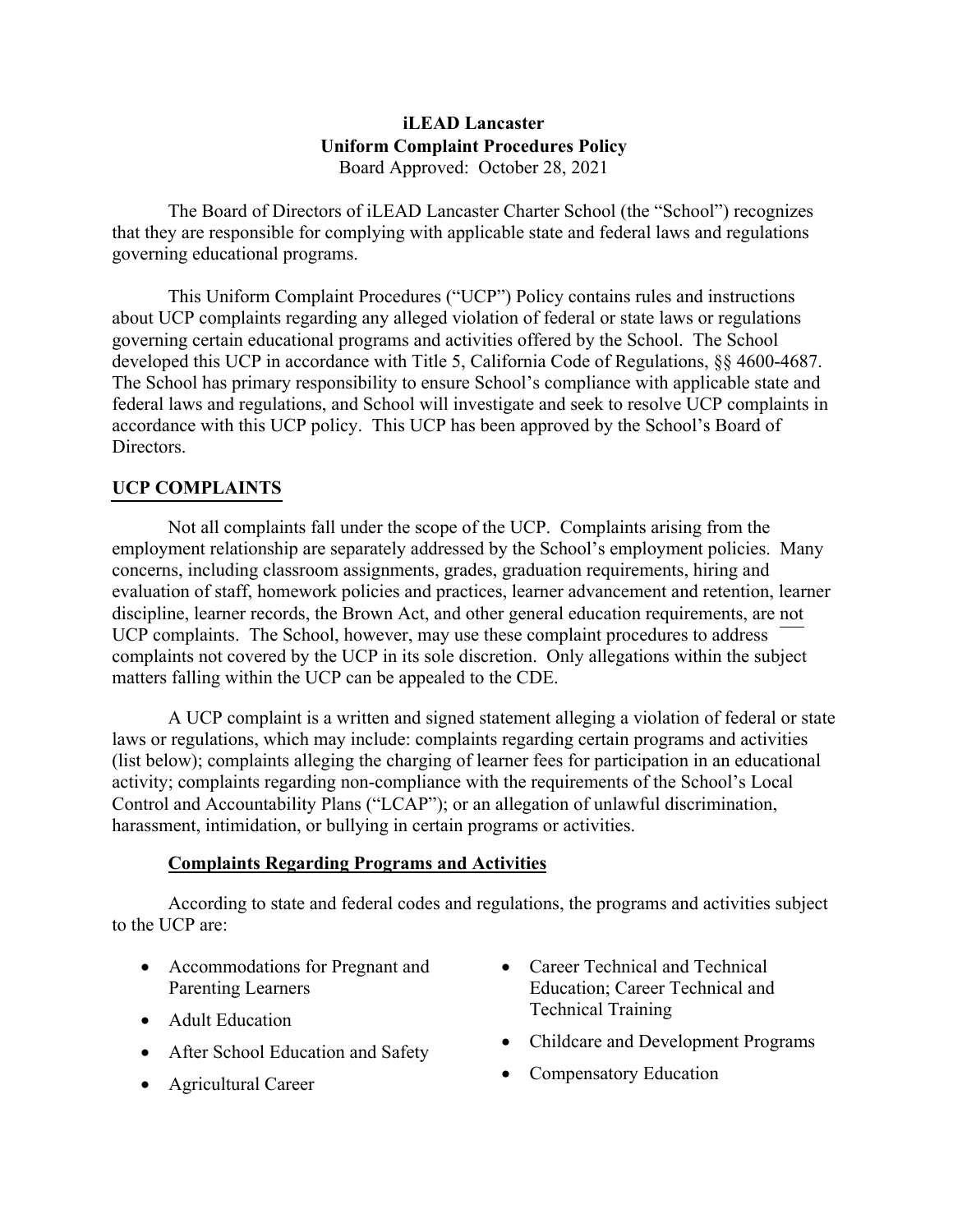- Technical Education
- Education and Graduation requirements of Learners in Foster Care, Homeless Learners, former Juvenile Court Learners, and Learners of Military Families
- Regional Occupational Centers and Programs
- Reasonable Accommodation to a Lactating Learner
- Schoolsite Councils
- School Plan for Learner Achievement
- School Safety Plans
- Learner Fees, which includes a purchase that a learner is required to make to obtain materials, supplies, equipment or clothes associated with an educational activity
- Complaints Regarding the School's LCAP
- Every Learner Succeeds Act
- Migrant Education
- Physical Education Instructional Minutes
- State Preschool Health and Safety Issues in LEAs Exempt from Licensing
- State Preschool

## **THE UCP ANNUAL NOTICE**

- Consolidated Categorical Aid Programs
- Course Periods without Educational Content (grades nine through twelve)
- Complaints of Discrimination, Harassment, Intimidation and/or Bullying any protected group as identified in Education Code §§ 200 and 220 and Government Code § 11135, including any actual or perceived characteristics set forth in Penal Code § 422.55, based on sex, sexual orientation, gender, gender identity, gender expression, race or ethnicity, ethnic group identification, ancestry, nationality, national origin, religion, color, mental or physical disability, age, immigration status, or on the basis of a person's association with a person or group with one or more of these actual or perceived characteristics, in any program or activity conducted by the School which is funded directly by, or that received or benefits from, any state financial assistance
- Any other state or federal educational program the State Superintendent of Public Instruction or the California Department of Education or designee deems appropriate

The School provides notice of this UCP on an annual basis. The notice addresses all learners, employees, parents or guardians, school committee members, appropriate private school officials or representatives (if applicable), and other interested parties. The notice includes information regarding allegations about discrimination, harassment, intimidation, or bullying. It lists all federal and state programs within the scope of the UCP. It lists the position at the School who is responsible for and knowledgeable about processing UCP complaints. The School's annual UCP notice is in English. If 15% or more of learners enrolled at the School speak a single primary language other than English, the annual notice will be provided in that language as well pursuant to Education Code § 48985.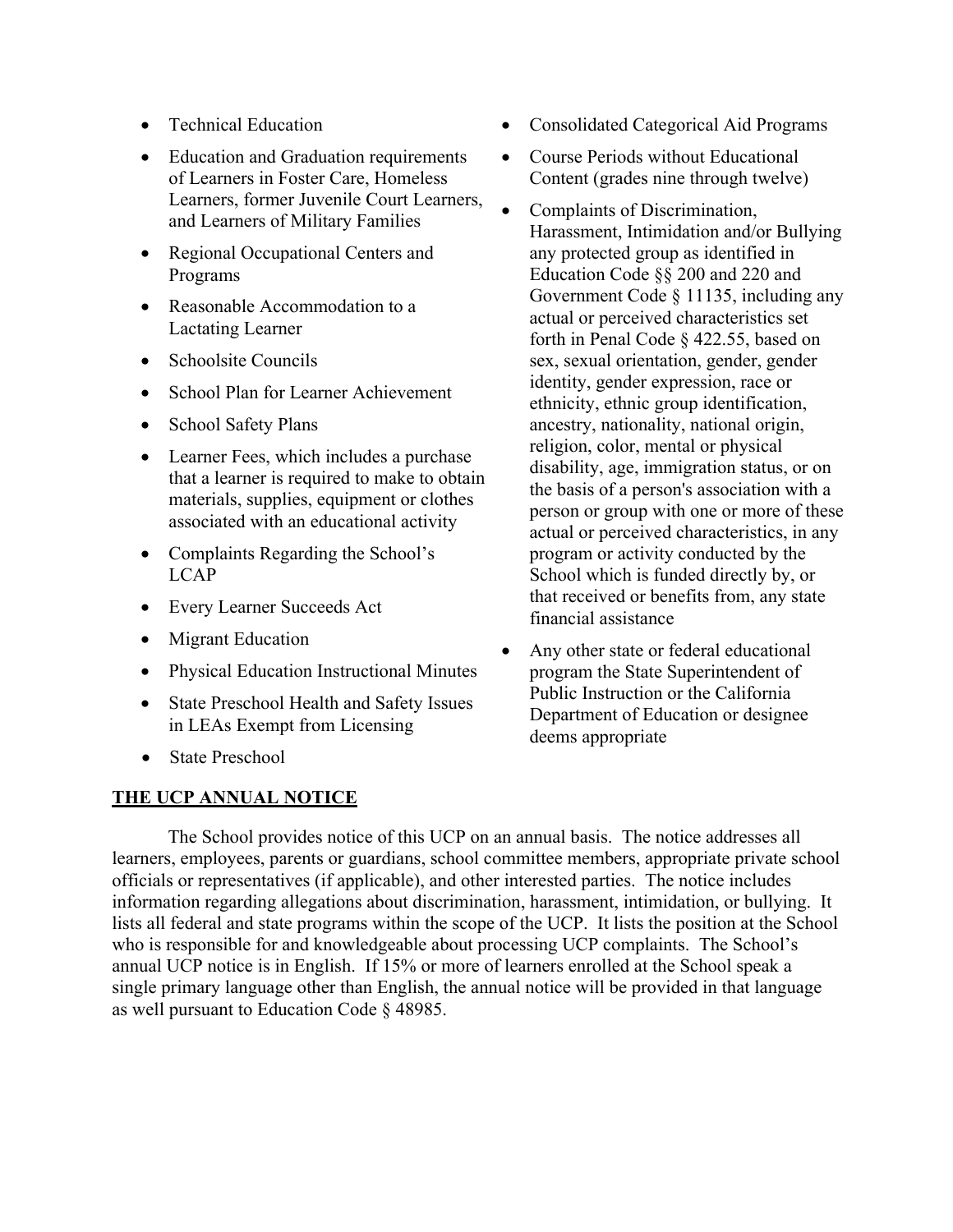## **DESIGNATION OF RESPONSIBLE EMPLOYEE**

The School Director is the employee responsible for receiving, investigating and responding to UCP complaints (the "Responsible Employee"):

Nykoe Kent

254 E. K-4

Lancaster, CA 93535

infor@ileadlancaster.org

In no instance will the Responsible Employee be assigned to investigate a complaint in which he or she has a bias that would prohibit him or her from fairly investigating or responding to the complaint. Any complaint against Responsible Employee or that raises a concern about Responsible Employee's ability to investigate the complaint fairly and without bias should be referred to an appropriate School official, who will help assist how the complaint will be investigated.

The School will ensure that the Responsible Employee (or designee) investigating the complaint is knowledgeable about the laws and programs at issue in the complaints. The School may consult with legal counsel as appropriate.

# **CONFIDENTIALITY AND NON-RETALIATION**

The School will ensure that complainants are protected from retaliation and that the identity of a complainant alleging discrimination, harassment, intimidation or bullying remains confidential as appropriate.

# **COMPLAINT PROCEDURES**

# **Step 1: Filing a UCP Complaint**

A UCP complaint must be filed according to the procedures set forth herein.

Any individual, including a person's duly authorized representative or an interested third party, public agency, or organization, may file a UCP complaint. However, a complaint filed on behalf of a learner may only be filed by that learner or that learner's duly authorized representative.

A complaint alleging unlawful discrimination, harassment, intimidation, or bullying may be filed by a person who alleges that he or she personally suffered unlawful discrimination, harassment, intimidation, or bullying, or by a person who believes that an individual or any specific class of individuals has been subjected to the same.

A UCP complaint is written and signed. If a complainant is unable to put his/her complaint in writing due to a disability or illiteracy, the School will assist the complainant in the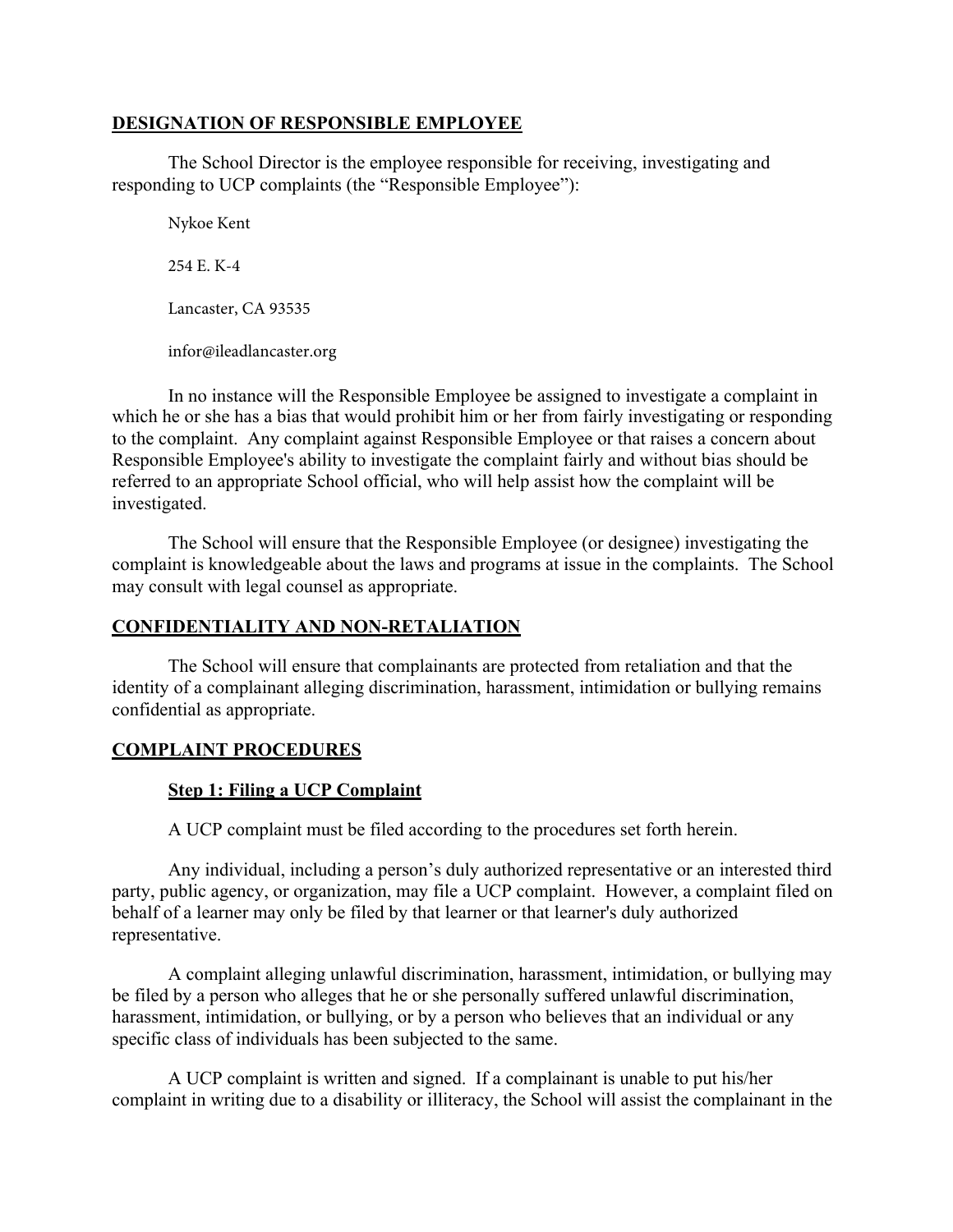filing of the complaint. A signature on a UCP complaint may be handwritten, typed (including in an email), or electronically-generated. Complaints related to learner fees and/or LCAPs may be filed anonymously if the complaint provides evidence or information leading to evidence to support an allegation of noncompliance.

Complaints shall be filed with the Responsible Employee at the address provided herein. A learner fees complaint may also be filed with the School's Responsible Employee or designee. The Responsible Employee will maintain a log of complaints and subsequent related actions to the extent required by oversight agencies.

Upon receipt of a complaint, the Responsible Employee (or designee) will evaluate the complaint to determine whether it is subject to this UCP and will endeavor to notify the complainant within five (5) workdays if the complaint is outside the jurisdiction of this UCP.

The Responsible Employee (or designee) may also determine if interim measures are necessary pending the result of an investigation. The interim measures shall remain in place until the Responsible Employee (or designee) determines that they are no longer necessary or until the School issues its final written Investigation Report, whichever occurs first.

## Timing of Complaints and Investigation

A complaint alleging unlawful discrimination, harassment, intimidation, or bullying shall be filed no later than six (6) months from the date when the alleged unlawful discrimination, harassment, intimidation or bullying occurred or the complainant first obtained knowledge of it. The time for filing may be extended by the Responsible Employee (or designee) for good cause upon written request from the complainant. Such extension shall be in writing and may not exceed ninety (90) days following the expiration of the six-month period.

All other complaints shall be filed no later than one (1) year from the date the alleged violation occurred, except for complaints regarding the educational rights of foster youth as specified in 5 CCR § 4630.5. For complaints regarding LCAP, the date of the alleged violation is the date when the School's governing board approves the LCAP or annual update.

Unless a UCP complaint is resolved through mediation as set forth below, School will investigate the UCP complaint and issue a written Investigation Report to the complainant within 60 calendar days from the date of receipt of the complaint, unless the complainant agrees in writing to an extension of time.

### **Step 2: Mediation**

The Responsible Employee (or designee) and complainant may mutually agree to mediation. Any School employee or member of the School's governing board who has not been involved with the allegations in the complaint may be assigned by the Responsible Employee (or designee) to serve as mediator. The mediator will arrange for both the complainant and School to present relevant evidence. The Responsible Employee (or designee) will inform the complainant that the mediation process may be terminated at any time by either the School or complainant, in which case the complaint will proceed directly to an investigation. If mediation resolves the complaint to the satisfaction of both parties, the School will implement any remedial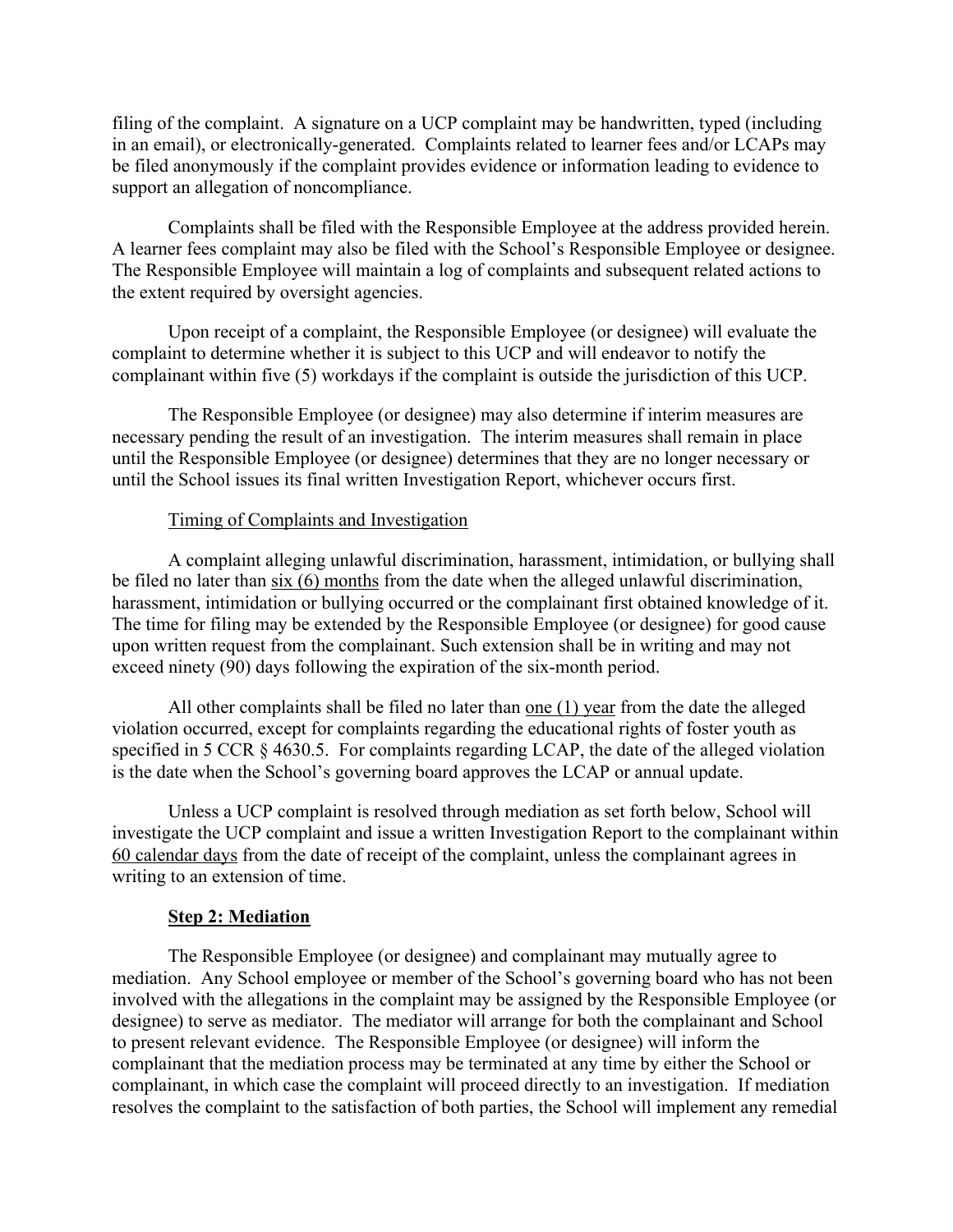measures and the complainant may choose to withdraw the complaint. If mediation does not resolve the complaint to the satisfaction of both parties or within the parameters of law, the Responsible Employee (or designee) shall proceed with his/her investigation of the complaint.

The use of mediation does not extend the School's timelines for investigating and resolving the complaint unless the complainant agrees in writing to such an extension of time.

## **Step 3: Investigation of Complaint**

In order to investigate the complaint, the Responsible Employee (or designee) shall have access to applicable School records and/or information related to the complaint allegations. As part of his/her investigation, the Responsible Employee (or designee) will do all of the following, in any order:

- Provide an opportunity for the complainant or complainant's representative and the School's representative to present information relevant to the complaint or investigative process.
- Obtain statements from individuals/witnesses who can provide relevant information concerning the alleged violation.
- Review documents that may provide information relevant to the allegation.
- When necessary, seek clarification on specific complaint issues.

Refusal by the complainant or his/her representatives to provide the Responsible Employee (or designee) with documents or other evidence related to the allegations in the complaint, or failure or refusal to cooperate or obstruction of the investigation, may result in dismissal of complaint because of a lack of evidence to support the allegation.

Refusal by the School to provide the Responsible Employee (or designee) with documents or other evidence related to the allegations in the complaint, or failure or refusal to cooperate or obstruction of the investigation, may result in a finding, based on evidence collected, that a violation has occurred and may result in the imposition of a remedy in favor of the complainant.

# **Step 4: Final Written Decision (Investigation Report)**

The Responsible Employee (or designee) shall prepare and send to the complainant a written report of the investigation and final decision (the "Investigation Report") within sixty (60) calendar days of receipt of the complaint, unless complainant agrees to extend this date. The School's Investigation Report shall be written in English and, when required by law, in the complainant's primary language.

The Investigation Report shall include:

1. The finding(s) of fact based on the evidence gathered;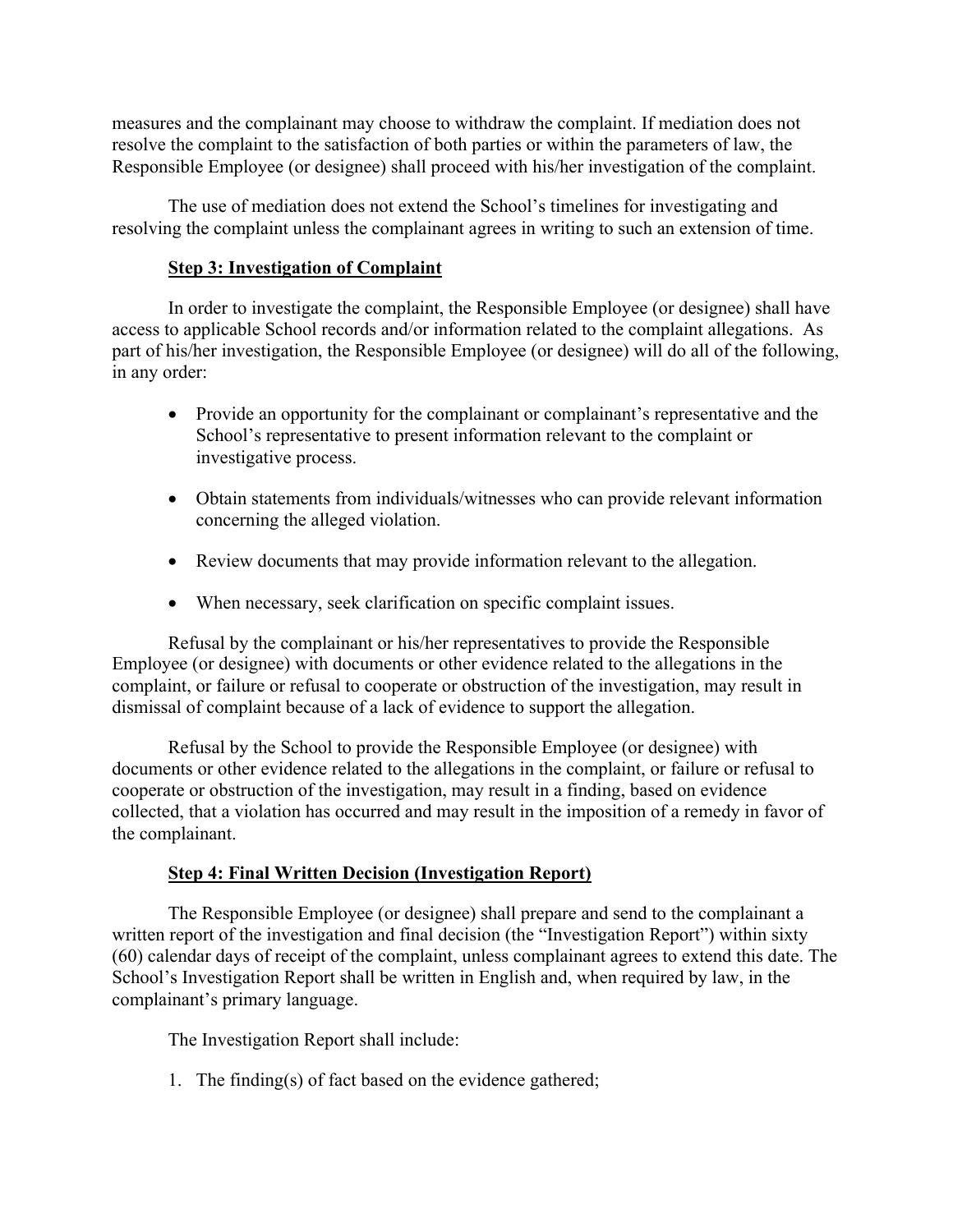- 2. Conclusion providing a clear determination as to each allegation as to whether the School is in compliance with the relevant law;
- 3. If the School finds merit in the complaint, the corrective actions required by law;
- 4. Notice of the complainant's right to appeal the School's Investigation Report to the CDE, except when the School has used its UCP to address a non-UCP complaint; and
- 5. Procedures to be followed for initiating an appeal to the CDE.

In addition, any Investigation Report on a complaint of discrimination, harassment, intimidation or bullying based on state law shall include a notice that the complainant must wait until sixty (60) calendar days have elapsed from the filing of an appeal with the CDE before pursuing civil law remedies.

An Investigation Report shall not include learner information protected under the Family Educational Rights and Privacy Act (FERPA) or any private employee personnel information, including but not limited to the nature of the disciplinary action taken against a learner or employee. If a learner or employee is disciplined as a result of the complaint, the Investigation Report shall simply state that effective action was taken and that the learner or employee was informed of the School's expectations.

If the School finds merit in a complaint regarding learner fees, physical education instructional minutes, or LCAP, the remedy will go to all affected learners and parents/guardians. The School, in good faith will engage in reasonable efforts to identify and fully reimburse all learners, parents and guardians who paid any unlawful learner fee within one year prior to the filing of the complaint.

## **APPEAL PROCESS**

A complainant may appeal the School's Investigation Report by filing a written appeal within thirty (30) calendar days of the date of the Investigation Report to the California Department of Education ("CDE"). This appeal to the CDE must specify and explain the basis for the appeal, including at least one of the following:

- 1. The School failed to follow its complaint procedures;
- 2. Relative to the allegations of the complaint, the Investigation Report lacks material findings of fact necessary to reach a conclusion of law;
- 3. The material findings of fact in the Investigation Report are not supported by substantial evidence;
- 4. The legal conclusion in the Investigation Report is inconsistent with the law; and/or
- 5. In a case in which the School found noncompliance, the corrective actions fail to provide a proper remedy.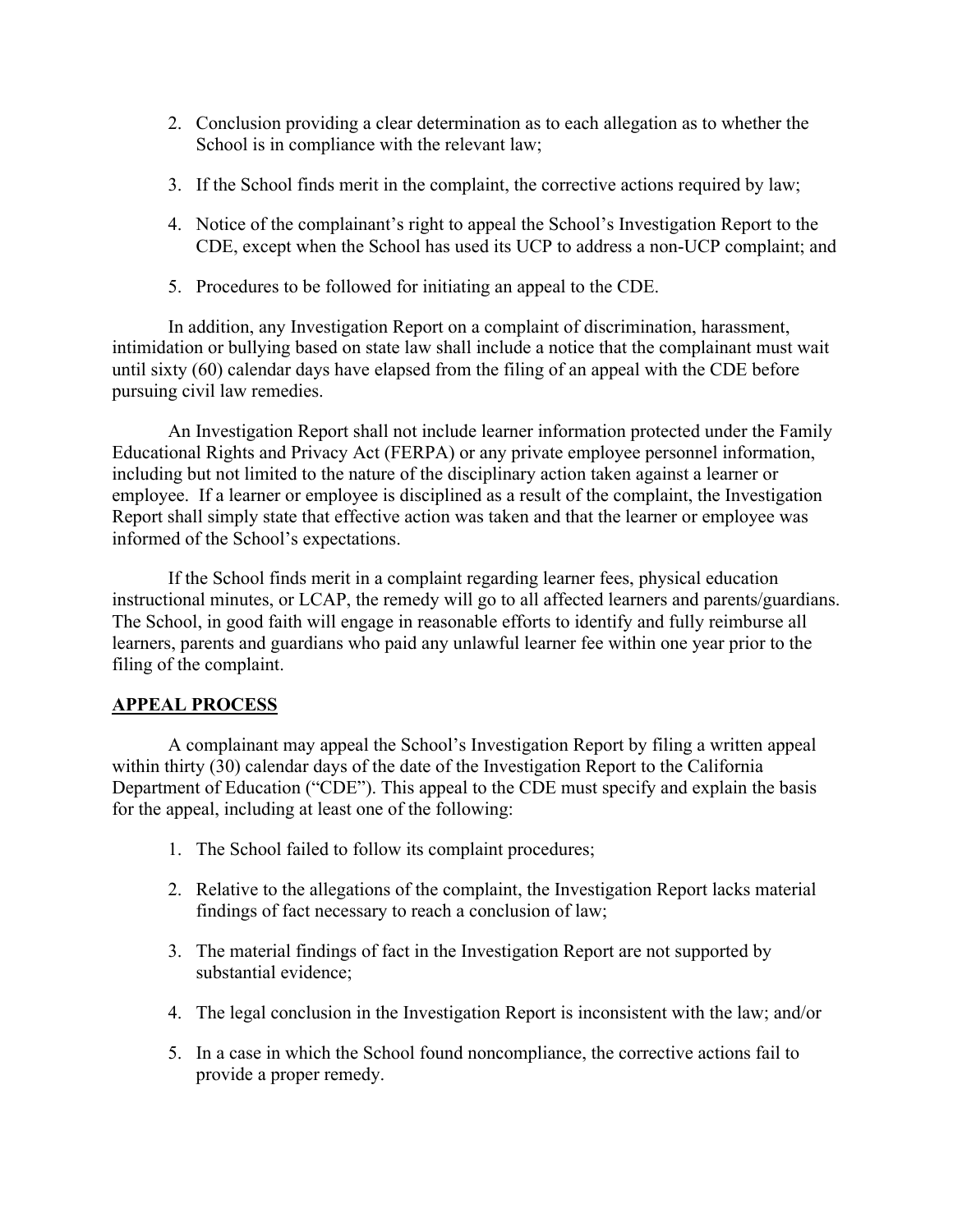The appeal must be sent to CDE with: (1) a copy of the locally filed complaint; and (2) a copy of the School's Investigation Report:

*Appeals of decisions regarding discrimination, harassment, intimidation, and/or bullying, and regarding provision of accommodations to lactating learners should be sent to:*  California Department of Education Education Equity UCP Appeals Office 1430 N Street Sacramento, CA 95814 916-319-8239

*Appeals of decisions regarding LCAP should be sent to:*  California Department of Education Local Agency Systems Support Office 1430 N Street Sacramento, CA 95814 916-319-0809

*Appeals of decisions regarding learner fees or all other educational program complaints should be sent to:*  California Department of Education Categorical Programs Complaints Management Office 1430 N Street Sacramento, CA 95814 916-319-0929

The CDE may directly intervene in the complaint without waiting for action by the School when one of the conditions listed in Title 5, California Code of Regulations, § 4650 exists, including cases in which the School has not taken action within sixty (60) days of the date the complaint was filed with the School. A direct complaint to CDE must identify the basis for direct filing of the complaint, which must include evidence that supports such a basis.

#### **CIVIL LAW REMEDIES**

A complainant may pursue available civil law remedies under state or federal discrimination, harassment, intimidation or bullying laws. Complainants may seek assistance from mediation centers or public/private interest attorneys. Civil law remedies that may be imposed by a court include, but are not limited to, injunctions and restraining orders.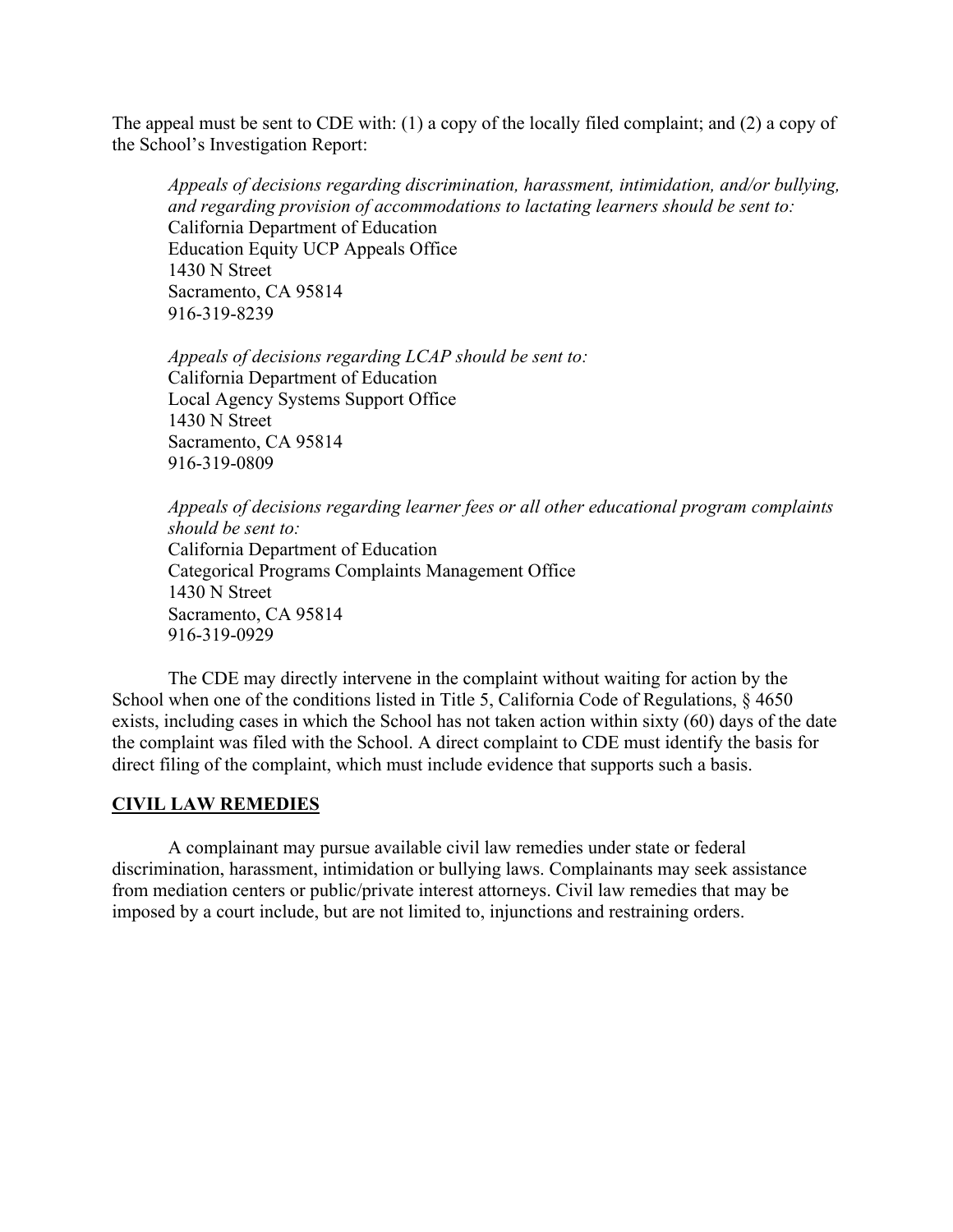### **ANNUAL NOTIFICATION OF THE UNIFORM COMPLAINT PROCEDURES (UCP)**

## *For learners, employees, parents/guardians, school committee members, school officials, and other interested parties.*

iLEAD Lancaster Charter School ("Charter School") annually notifies learners, employees, parents or guardians, and other interested parties of the Uniform Complaint Procedures ("UCP") process. The Charter School is primarily responsible for compliance with federal and state laws and regulations, including those related to unlawful discrimination, harassment, intimidation or bullying against any protected group, and all programs and activities that are subject to the UCP.

### **1. Programs and Activities Subject to the UCP**

- Accommodations for Pregnant and Parenting Learners
- Adult Education
- After School Education and Safety
- Agricultural Career Technical Education
- Education and Graduation requirements of Learners in Foster Care, Homeless Learners, former Juvenile Court Learners, and Learners of Military Families
- Regional Occupational Centers and Programs
- Reasonable Accommodation to a Lactating Learner
- Schoolsite Councils
- School Plan for Learner Achievement
- School Safety Plans
- Learner Fees, which includes a purchase that a learner is required to make to obtain materials, supplies, equipment or clothes associated with an educational activity
- Charter School's LCAP
- Every Student Succeeds Act
- Migrant Education
- Physical Education Instructional Minutes
- State Preschool Health and Safety Issues in LEAs Exempt from Licensing
- State Preschool
- Career Technical and Technical Education; Career Technical and Technical Training
- Childcare and Development Programs
- Compensatory Education
- Consolidated Categorical Aid Programs
- Course Periods without Educational Content (grades nine through twelve)
- Complaints of Discrimination, Harassment, Intimidation and/or Bullying any protected group as identified in Education Code §§ 200 and 220 and Government Code § 11135, including any actual or perceived characteristics set forth in Penal Code § 422.55, based on sex, sexual orientation, gender, gender identity, gender expression, race or ethnicity, ethnic group identification, ancestry, nationality, national origin, religion, color, mental or physical disability, age, immigration status, or on the basis of a person's association with a person or group with one or more of these actual or perceived characteristics, in any program or activity conducted by the Charter School which is funded directly by, or that received or benefits from, any state financial assistance
- Any other state or federal educational program the State Superintendent of Public Instruction or the California Department of Education or designee deems appropriate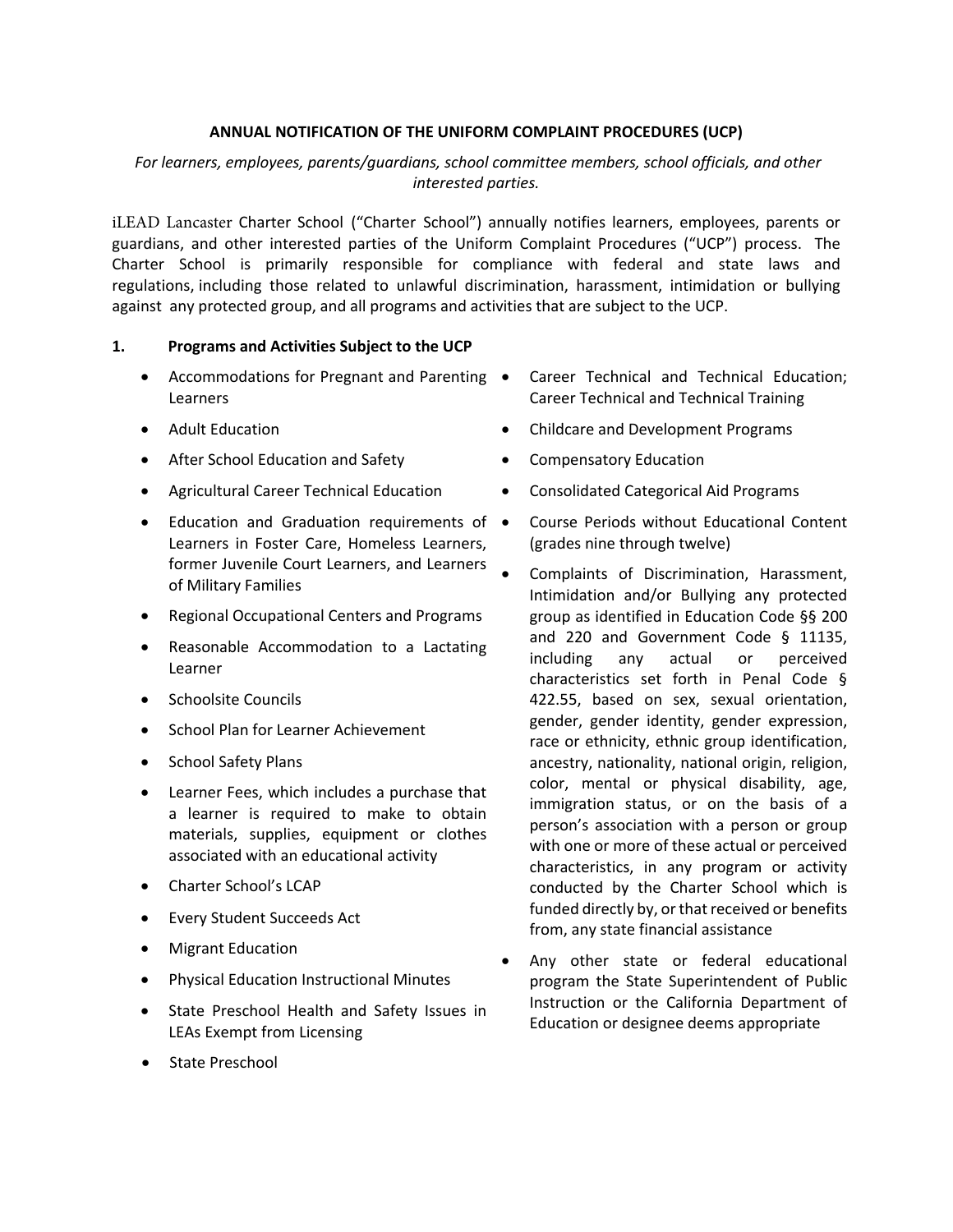## **2. Filing a UCP Complaint**

Generally, a UCP complaint shall be filed no later than one year from the date the alleged violation occurred. Complaints alleging unlawful discrimination, harassment, intimidation, or bullying shall be initiated no later than six (6) months from the date when the alleged unlawful discrimination, harassment, intimidation or bullying occurred, or six (6) months from the date the complainant first obtained knowledge of the facts of the alleged unlawful discrimination, harassment, intimidation, or bullying. For complaints relating to Local Control and Accountability Plans ("LCAP"), the date of the alleged violation is the date when the reviewing authority approves the LCAP or annual update that was adopted by the Charter School.

## Complaints Concerning Learner Fees

A learner enrolled in the Charter School shall not be required to pay a learner fee for participation in an educational activity. A learner fees complaint may be filed with the Executive Director or designee.

A learner fee includes, but is not limited to, all of the following:

- 1. A fee charged to a learner as a condition for registering for school or classes, or as a condition for participation in a class or an extracurricular activity, regardless of whether the class or activity is elective or compulsory, or is for credit.
- 2. A security deposit, or other payment, that a learner is required to make to obtain a lock, locker, book, class apparatus, musical instrument, clothes, or other materials or equipment.
- 3. A purchase that a learner is required to make to obtain materials, supplies, equipment, or clothes associated with an educational activity.

A learner fee or LCAP complaint may be filed anonymously (without an identifying signature) if the complainant provides evidence or information leading to evidence to support an allegation of noncompliance.

### Designated Official

The designated official ("Responsible Employee") to receive and investigate complaints is:

Nykole Kent 254 E. K-4 Lancaster, CA 93535 661-722-4287 info@ileadlancaster.org

The Charter School will ensure that the Responsible Employee and other employees who may be assigned to investigate complaints are knowledgeable about the laws and programs at issue in the complaints for which they are responsible.

### **3. Investigation Report and Right to Appeal**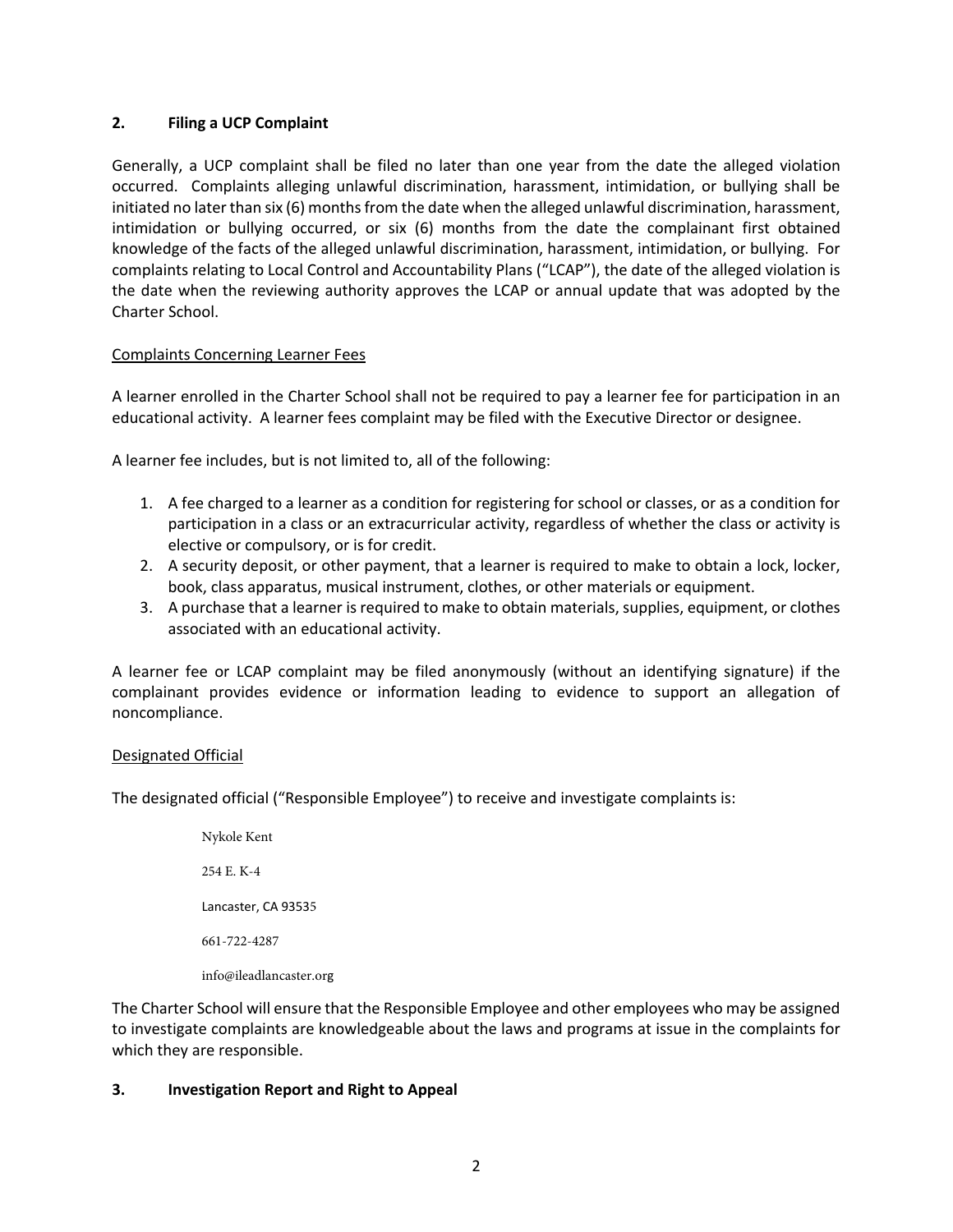Complaints will be investigated and an Investigation Report will be sent to the complainant within sixty (60) calendar days from the receipt of the complaint. This time period may be extended by written agreement of the complainant. The person responsible for investigating the complaint shall conduct and complete the investigation in accordance with the Charter School's UCP policies and procedures.

The complainant has a right to appeal the Charter School's decision concerning complaints regarding specific programs and activities subject to the UCP to the California Department of Education ("CDE") by filing a written appeal within thirty (30) calendar days of receiving our decision. The appeal must be accompanied by a copy of the originally-filed complaint and a copy of the Investigation Report.

## **4. Charter School's Responsibilities**

The Charter School advises complainants of the opportunity to appeal an Investigation Report of complaints regarding programs within the scope of the UCP to the CDE.

The Charter School advises complainants of civil law remedies, including injunctions, restraining orders, or other remedies or orders that may be available under state or federal discrimination, harassment, intimidation or bullying laws, if applicable. A complainant may pursue available civil law remedies outside of the Charter School's complaint procedures.

The Charter School provides a standardized notice with educational and graduation requirements for learners in foster care, learners who are homeless, learners from military families and learners formerly in Juvenile Court now enrolled in a school district. The following is link to a standardized notice developed by the California Foster Youth Education Task Force of the educational rights of learners in foster care, learners who are homeless, former juvenile court learners now enrolled in a school district, and learners in military families as specified in Education Code sections 48853, 48853.5, 49069.5, 51225.1, and 51225.2: http://www.cfyetf.org/publications\_19\_421458854.pdf.

Copies of the UCP policy shall be available free of charge.

All Charter School learners have a right to a free public education, regardless of immigration status or religious beliefs. For more information about this issue, we recommend families review the "Know Your Rights" immigration enforcement established by the California Attorney General and available on the California Attorney General website here: https://oag.ca.gov/immigrant/rights. The Charter School shall inform learners who are victims of hate crimes of their right to report such crimes.